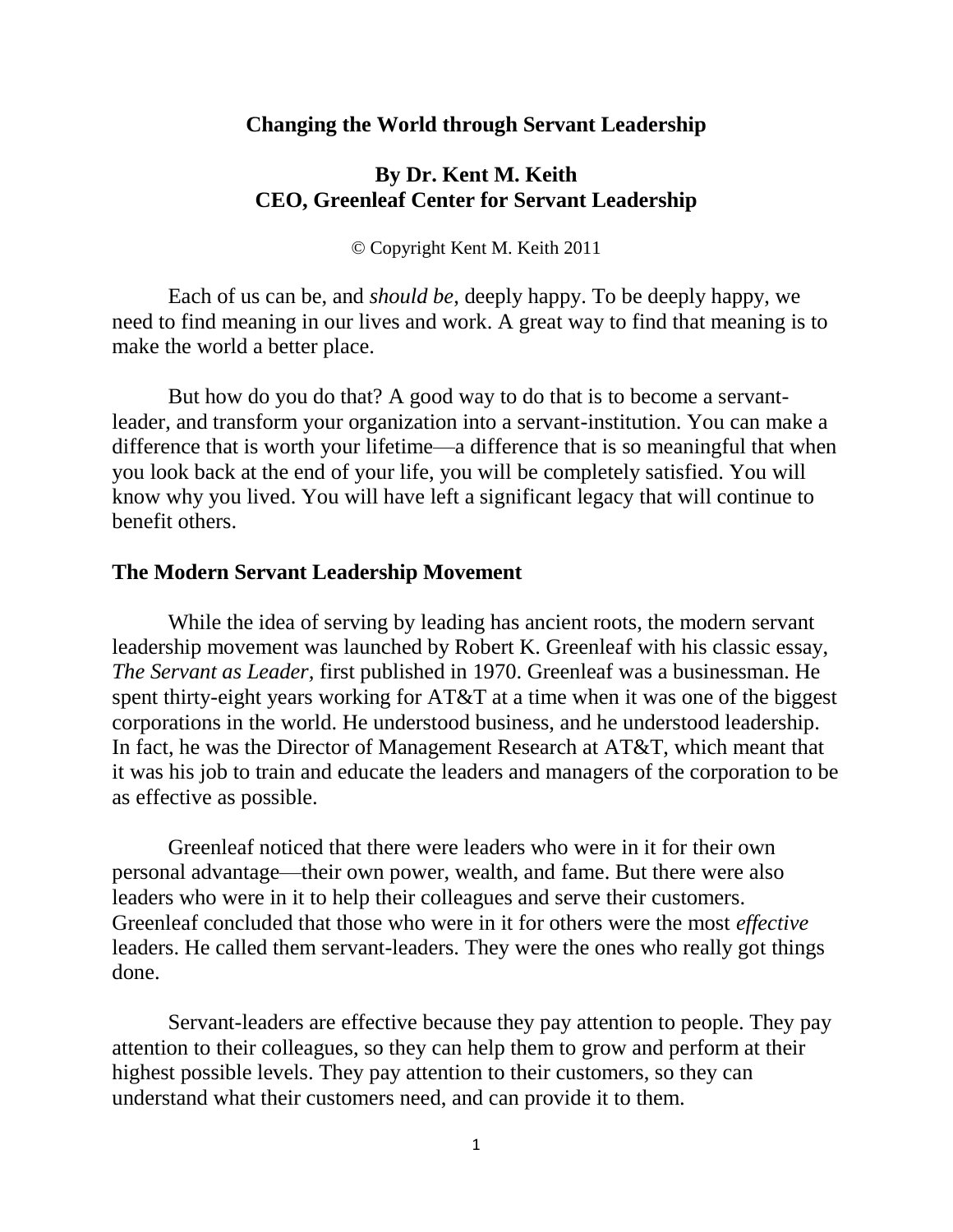Servant-leaders have many characteristics, but the most important characteristic is *the desire to serve.* Servant-leaders know that it is not about themselves, it is about others. And serving others—family members, friends, colleagues, and customers—is not just one more item on the daily to-do list. It is what life is about. It is why we are here. It is what gives life meaning and significance.

Servant-leaders are not servile or soft. They can make tough decisions. They simply care about other people, and find joy in helping them to grow and succeed. Greenleaf said that the best test of the servant leader is this:

Do those served grow as persons? Do they, *while being served*, become healthier, wiser, freer, more autonomous, more likely themselves to become servants?

This focus on growing people is strategic. When you help your colleagues to grow, it's a triple win. Your colleagues find fulfillment, the capacity of your organization grows, and the organization's service to its customers is enhanced. Your organization can do things better, or can do new things it wasn't able to do before. In a rapidly changing economy that is knowledge-based, your colleagues need to keep learning and growing if your organization is to remain competitive.

## **Changing the World by Changing Our Institutions**

Servant leadership is ultimately about changing the world. Greenleaf thought that the best way to do that is to change our institutions— from the inside. In *Robert K. Greenleaf: A Life of Servant Leadership*, Don Frick shares Greenleaf's recollection of how he became interested in working for a large institution. As a student at Carleton College in the 1920s, Greenleaf took a course from Dr. Oscar Helming, Chairman of the Economics Department. One day, during a lecture, Helming said something like this:

'We are becoming a nation of large institutions… Everything is getting big—government, churches, businesses, labor unions, universities—and none of these big institutions are serving well, either the people whom they are set up to serve or the people who staff them to render the service… These institutions can be bludgeoned, coerced, threatened from the outside. But they can only be changed from the inside by somebody who knows how to do it *and who wants to do it*. Some of you folks ought to make your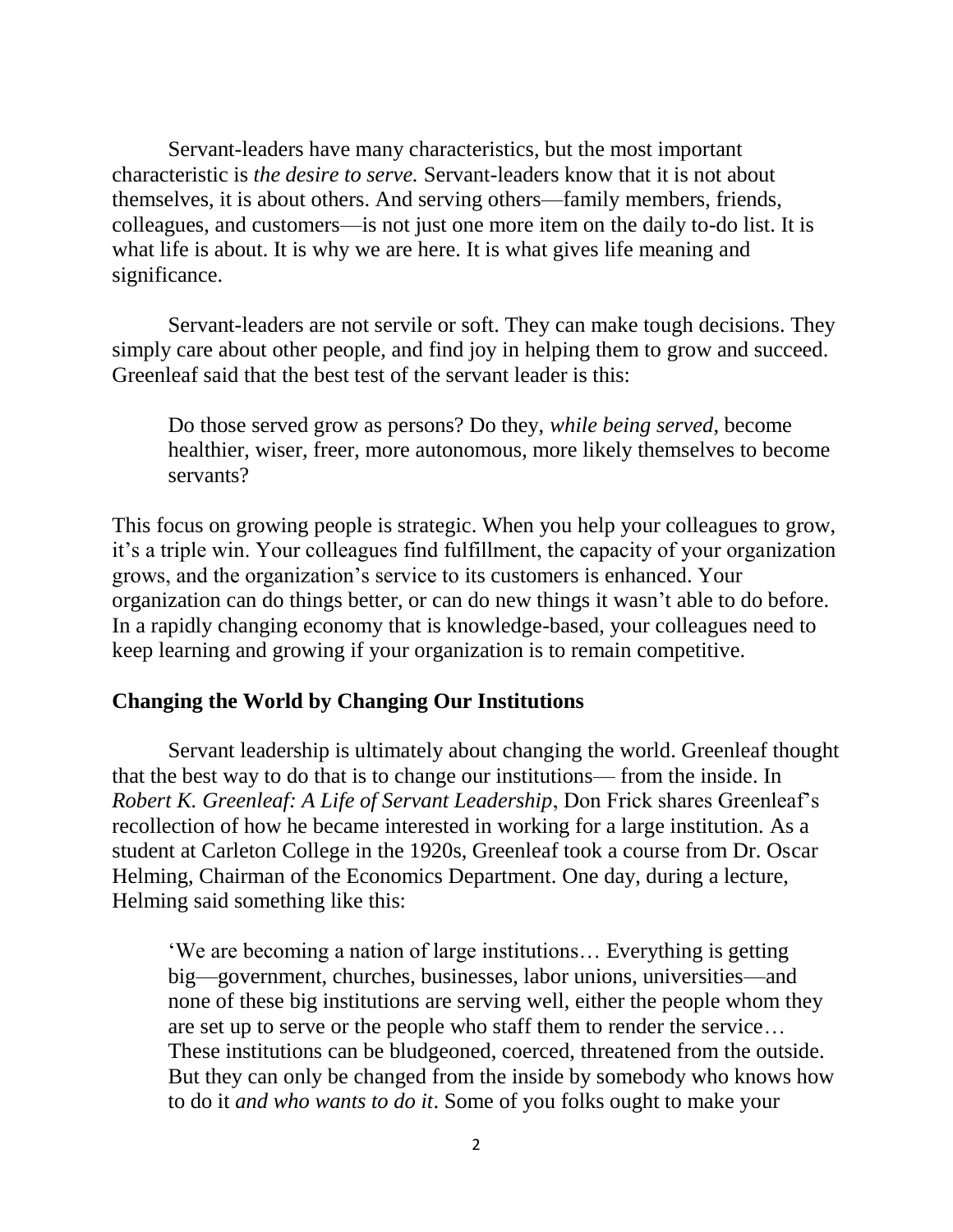careers inside these institutions and become the ones who respond to the idea that they could do better.'

Greenleaf took Dr. Helming's advice, and spent his career at AT&T, helping the company to do better.

In the years since then, large corporations have become even more dominant in our lives. The United States is still a small-business nation, but the impact of big businesses is obvious. For example, it has been estimated that the Fortune 1,000 companies control about 70 percent of the American economy. The twenty most profitable companies in the United States recorded combined profits of \$226 billion in 2009. Those combined profits were greater than the gross national products of 150 countries. The \$19.3 billion in profit earned by ExxonMobil alone was greater than the gross national products of 110 countries.

 The non-profit sector has also grown in importance. As of 2005, a total of 12.9 million people, or 9.7 percent of the nation's workforce, were employed by non-profits. The revenues of non-profits totaled \$1.6 billion and their assets totaled \$3.4 trillion, double the revenues and assets recorded ten years earlier.

Greenleaf knew that our world would be a better place if all of our institutions were servant-institutions. He said:

Whereas, until recently, caring was largely person to person, now most of it is mediated through institutions—often large, complex, powerful, impersonal; not always competent; sometimes corrupt. If a better society is to be built, one that is more just and more loving, one that provides greater creative opportunity for its people, then the most open course is to *raise both the capacity to serve and the very performance as servant of existing major* institutions by new regenerative forces operating within them.

## **The Characteristics of Servant-Institutions**

Servant-institutions care about everyone they touch—employees, customers, business partners, creditors, shareholders, and communities. When it comes to employees, servant-institutions:

 emphasize training and continuing education programs, individualized growth and development programs, and advancement and promotion opportunities;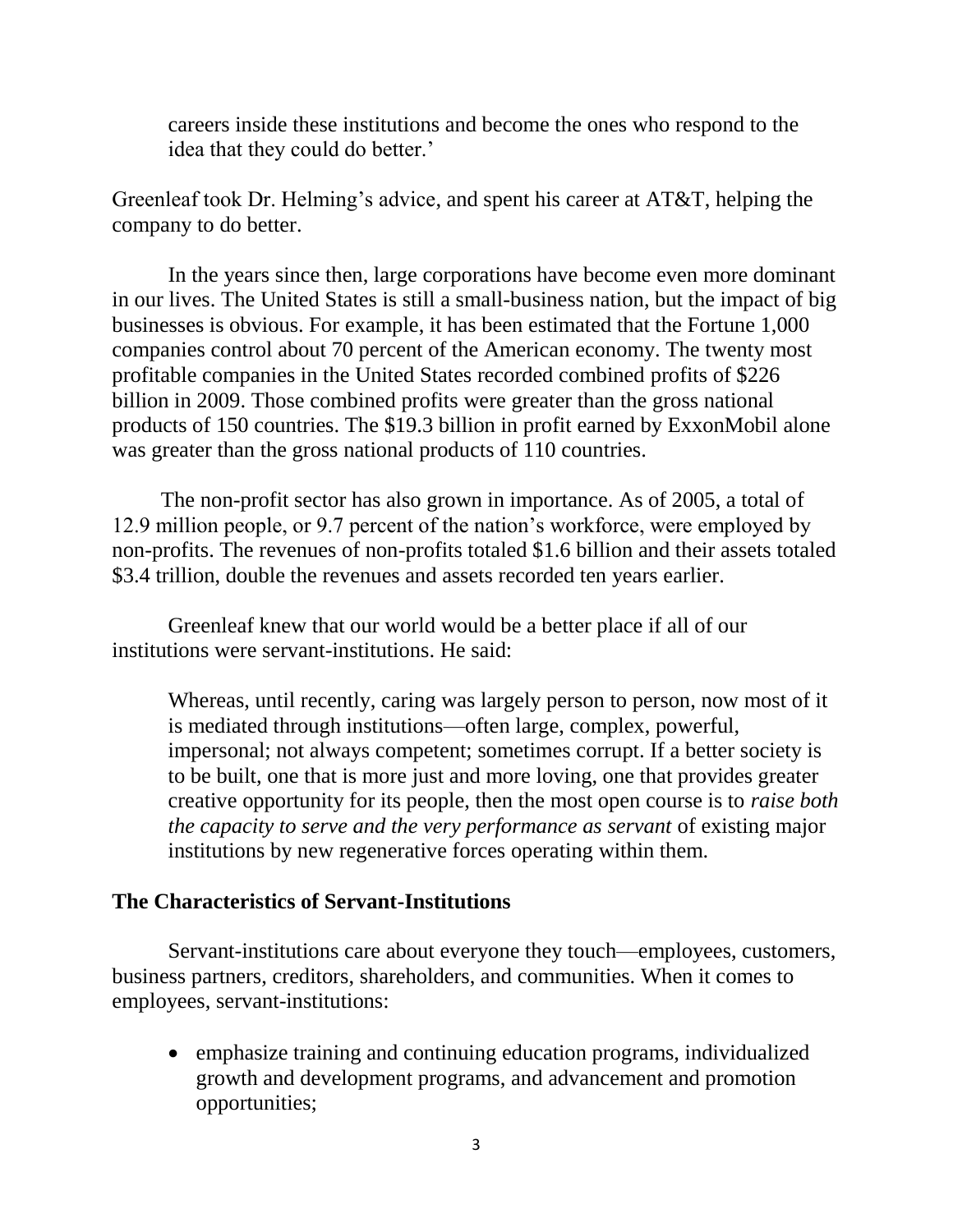- strive to create a culture of trust, and offer positive treatment from day one (for example, employees are not put on probation, and they are immediately eligible for benefits);
- are good at seeing the whole person, not just the worker; emphasize and reward teamwork; and distribute decision-making to the action level, the level closest to the customer; and
- gear employee training to the next job, not just the current one, because the servant-institution is committed to providing promotion opportunities for its employees.

One result of these practices is that servant-institutions have low employee turnover. People like working there.

Servant-institutions listen carefully to their customers so they can create the programs, products, and services that their customers truly need. As a result, customers become loyal supporters of the organization, and continue to use the programs, products, and services that are offered. That gives the servant-institution the opportunity to do more business with their current customers as well as growing their market share.

Servant-institutions know that business partners are important, so they are good at listening to their vendors or suppliers. They see the benefit of having longterm relationships, and devote time to learning about each other's businesses, so they can work together effectively. Because of their mutual trust and understanding, the organization and its business partners can focus together on the "end customers." Servant-institutions that are publicly held companies are good at listening to shareholders, and are committed to providing accurate and timely information to them as well as to their creditors and the general public.

Servant-institutions care about the communities in which they operate. They learn about the local social and economic networks and the natural environment. They respect and listen to the different community voices. They enter into partnerships with community groups, and encourage community service by their employees and customers.

## **Living the Dream**

Changing the world for the better has never been easy. It not only takes hard work, it takes a dream. Greenleaf said: